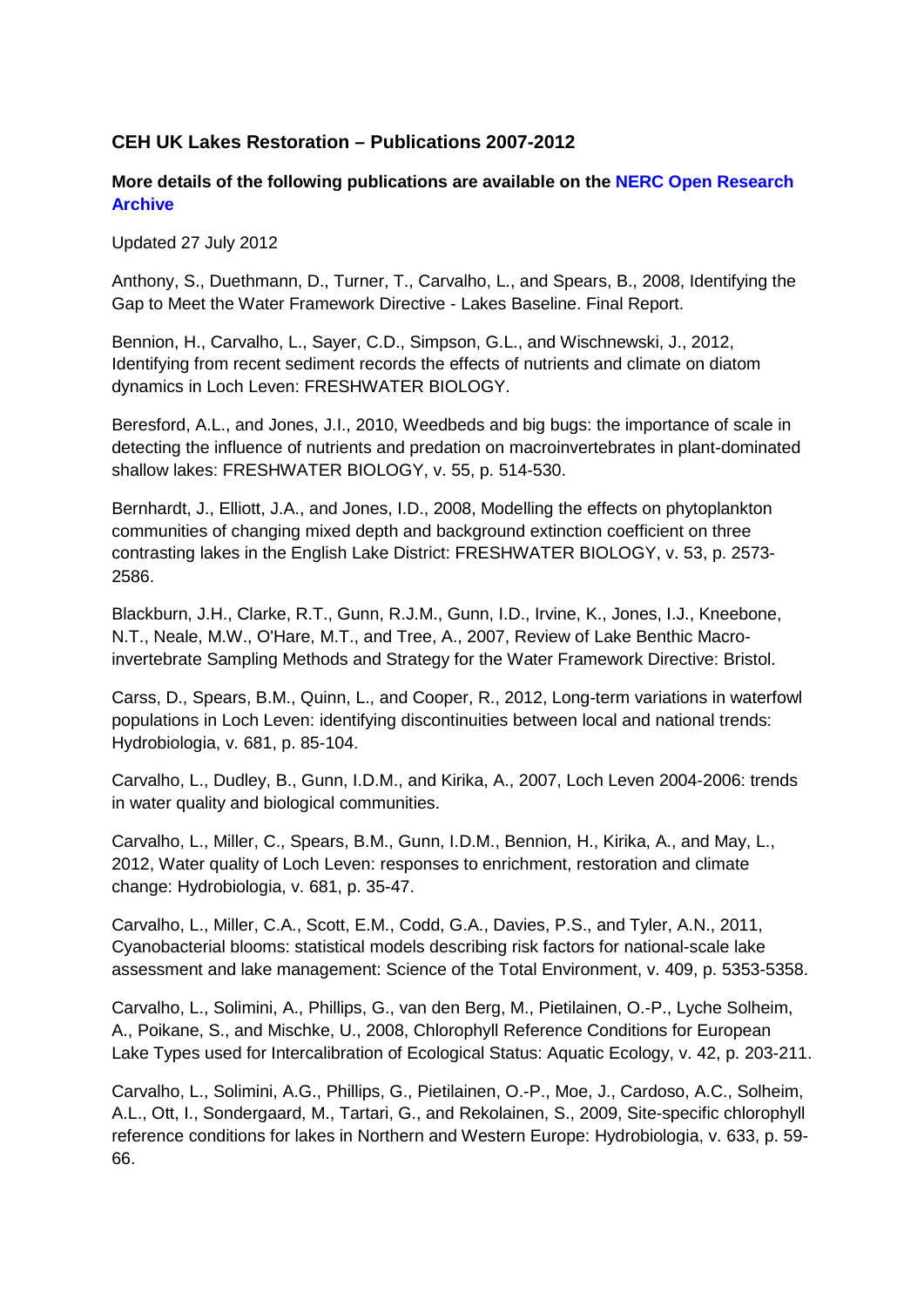Corrigan, L.J., Lucas, M.C., Winfield, I.J., and Hoelzel, A.R., 2011, Environmental factors associated with genetic and phenotypic divergence among sympatric populations of Arctic charr (Salvelinus alpinus): Journal of Evolutionary Biology, v. 24, p. 1906-1917.

Corrigan, L.J., Winfield, I.J., Hoelzel, A.R., and Lucas, M.C., 2011, Dietary plasticity in Arctic charr (Salvelinus alpinus) in response to long-term environmental change: Ecology of Freshwater Fish, v. 20, p. 5-13.

Curtis, C., Simpson, G., Heaton, T., Maberly, S., Evans, C., Feuchtmayr, H., Shilland, J., Turner, S., Kernan, M., Jones, T., Burden, A., and Shilland, E., 2010, Freshwater Umbrella third Annual Report October 2010.

Curtis, C., Simpson, G., Shilland, J., Turner, S., Kernan, M., Monteith, D., Rose, N., Evans, C., Norris, D., Rowe, E., Emmett, B., Sowerby, A., Heaton, T., Maberly, S., Ostle, N., and Grant, H., 2007, Defra Freshwater Umbrella Programme - Final Report. Freshwater Umbrella - the effects of nitrogen deposition and climate change on freshwaters in the UK. Final report, in Curtis, C., and Simpson, G., eds.: London.

Curtis, C.J., Heaton, T.H.E., Simpson, G.L., Evans, C.D., Shilland, J., and Turner, S., 2012, Dominance of biologically produced nitrate in upland waters of Great Britain indicated by stable isotopes: Biogeochemistry.

Diaz, M.M., and Maberly, S.C., 2009, Carbon-concentrating mechanisms in acidophilic algae: Phycologia, v. 48, p. 77-85.

Dudley, B., Defew, L., and May, L., 2007, Elevated phosphorus inputs to Loch Leven during storm events - implications for load estimation and catchment management, in Heckrath, G., Rubaek, G.H., and Kronvang, B., eds., Diffuse Phosphorus Loss. Risk assessment, mitigation options and ecological effects in river basins: DJF Plant Science: Aarhus, Denmark, National Environment Research Institute, University of Aarhus, p. 141-144.

Dudley, B., Gunn, I.D.M., Carvalho, L., Proctor, I., O'Hare, M.T., Murphy, K.J., and Milligan, A., 2012, Changes in aquatic macrophyte communities in Loch Leven: evidence of recovery from eutrophication?: Hydrobiologia, v. 681, p. 49-57.

Duethmann, D., Anthony, S., Carvalho, L., and Spears, B., 2009, A model-based assessment of non-compliance of phosphorus standards for England and Wales: International Journal of River Basin Management, v. 7, p. 197-207.

Durand, P., Breuer, L., Johnes, P.J., Billen, G., Butturini, A., Pinay, G., van Grinsven, H., Garnier, J., Rivett, M., Reay, D.S., Curtis, C., Siemens, J., Maberly, S., Kaste, O., Humborg, C., Loeb, R., de Klein, J., Hejzlar, J., Skoulikidis, N., Kortelainen, P., Lepisto, A., and Wright, R., 2011, Nitrogen processes in aquatic ecosystems, in Sutton, M.A., Howard, C.M., Erisman, J.W., Billen, G., Bleeker, A., Grennfelt, P., van Grinsven, H., and Grizzetti, B., eds., The European Nitrogen Assessment: Sources, Effects and Policy Perspectives: Cambridge, Cambridge University Press, p. 126-146.

Edeline, E., Haugen, T.O., Weltzien, F.-A., Claessen, D., Winfield, I.J., Stenseth, N.C., and Vollestad, L.A., 2010, Body downsizing caused by non-consumptive social stress severely depresses population growth rate: Proceedings of the Royal Society of London, B, v. 227, p. 843-851.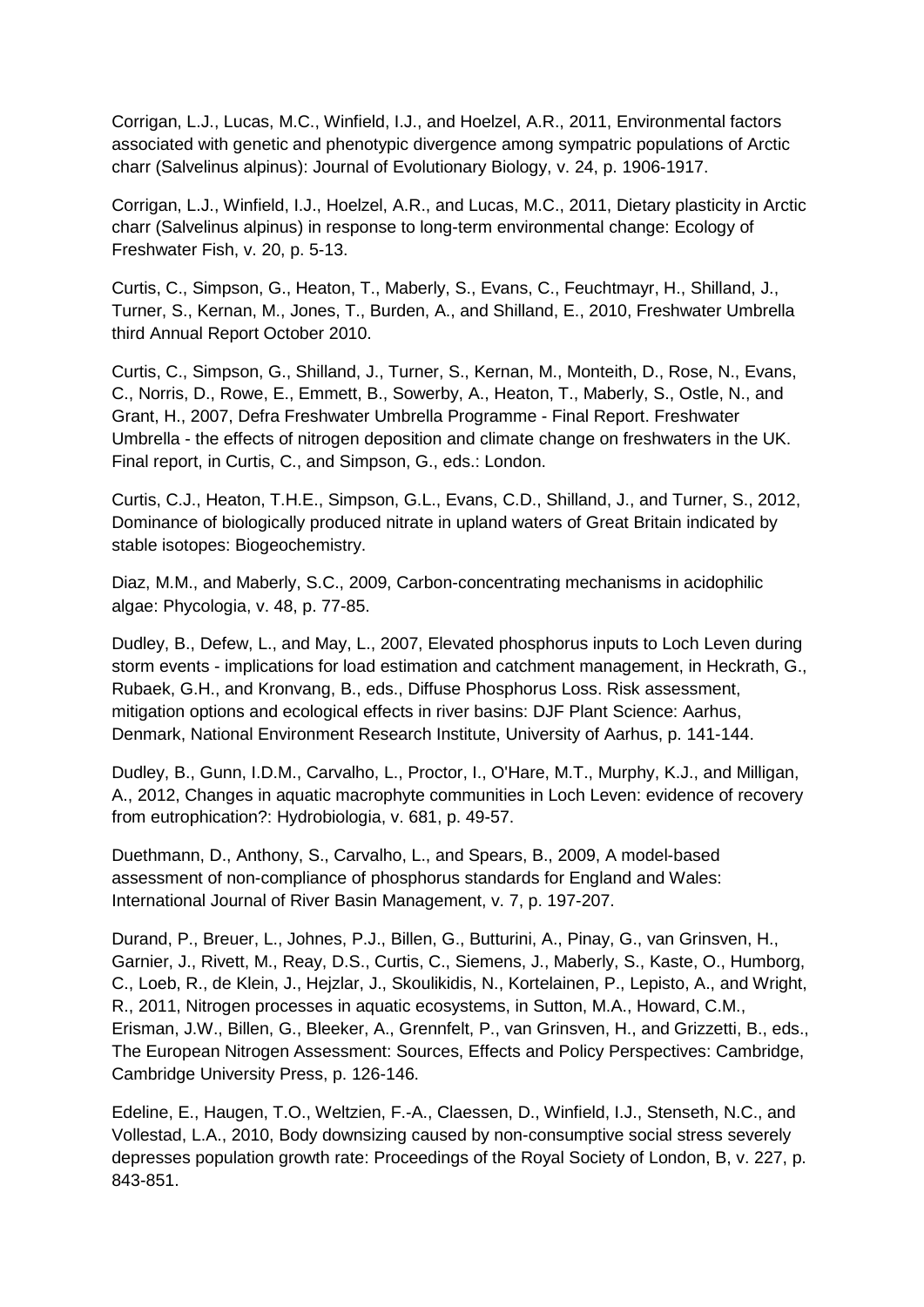Edeline, E., Le Rouzic, A., Winfield, I.J., Fletcher, J.M., James, J.B., Stenseth, N.C., and Vollestad, L.A., 2009, Harvest-induced disruptive selection increases variance in fitnessrelated traits: Proceedings of the Royal Society of London, B, v. 276, p. 4163-4171.

Elliott, J.A., 2010, The seasonal sensitivity of Cyanobacteria and other phytoplankton to changes in flushing rate and water temperature: Global Change Biology, v. 16, p. 864-876.

Elliott, J.A., 2012, Is the future blue-green? A review of the current model predictions of how climate change could affect pelagic freshwater cyanobacteria: Water Research, v. 46, p. 1364-1371.

Elliott, J.A., 2012, Predicting the impact of changing nutrient load and temperature on the phytoplankton of England's largest lake, Windermere: FRESHWATER BIOLOGY, v. 57, p. 400-413.

Elliott, J.A., and Bell, V.A., 2011, Predicting the potential long-term influence of climate change on vendace (Coregonus albula) habitat in Bassenthwaite Lake, U.K: FRESHWATER BIOLOGY, v. 56, p. 395-405.

Elliott, J.A., and Defew, L., 2012, Modelling the response of phytoplankton in a shallow lake (Loch Leven, UK) to changes in lake retention time and water temperature: Hydrobiologia, v. 681, p. 105-116.

Elliott, J.A., Irish, A.E., and Reynolds, C.S., 2010, Modelling phytoplankton dynamics in fresh waters: affirmation of the PROTECH approach to simulation: Freshwater Reviews, v. 3, p. 75-96.

Elliott, J.A., Jones, I.D., and Page, T., 2009, The importance of nutrient source in determining the influence of retention time on phytoplankton: an explorative modelling study of a naturally well-flushed lake: Hydrobiologia, v. 627, p. 129-142.

Emmrich, M., Brucet, S., Winfield, I.J., Jeppesen, E., Lauridsen, T.L., Volta, P., Argillier, C., Pedron, S., Holmgren, K., Hesthagen, T., Ritterbusch, D., and Mehner, T., 2011, WISER Deliverable 3.4-2: Changes in size structure of fish assemblages in European lakes along eutrophication and hydromorphological pressure gradients, Volume 2, p. 4-4.

Evans, C.D., Cooper, D.M., Monteith, D.T., Helliwell, R.C., Moldan, F., Hall, J., Rowe, E.C., and Cosby, B.J., 2010, Linking monitoring and modelling: can long-term datasets be used more effectively as a basis for large-scale prediction?: Biogeochemistry, v. 101, p. 211-227.

Evans, C.D., Monteith, D.T., Reynolds, B., and Clark, J.M., 2008, Buffering of recovery from acidification by organic acids: Science of the Total Environment, v. 404, p. 316-325.

Ferguson, C.A., Bowman, A.W., Scott, E.M., and Carvalho, L., 2009, Multivariate varyingcoefficient models for an ecological system: Environmetrics, v. 20, p. 460-476.

Feuchtmayr, H., Moran, R., Hatton, K., Conner, L., Heyes, T., Moss, B., Harvey, I., and Atkinson,

D., 2009, Global warming and eutrophication: effects on water chemistry and autotrophic communities in experimental hypertrophic shallow lake mesocosms: Journal of Applied Ecology, v. 46, p. 713-723.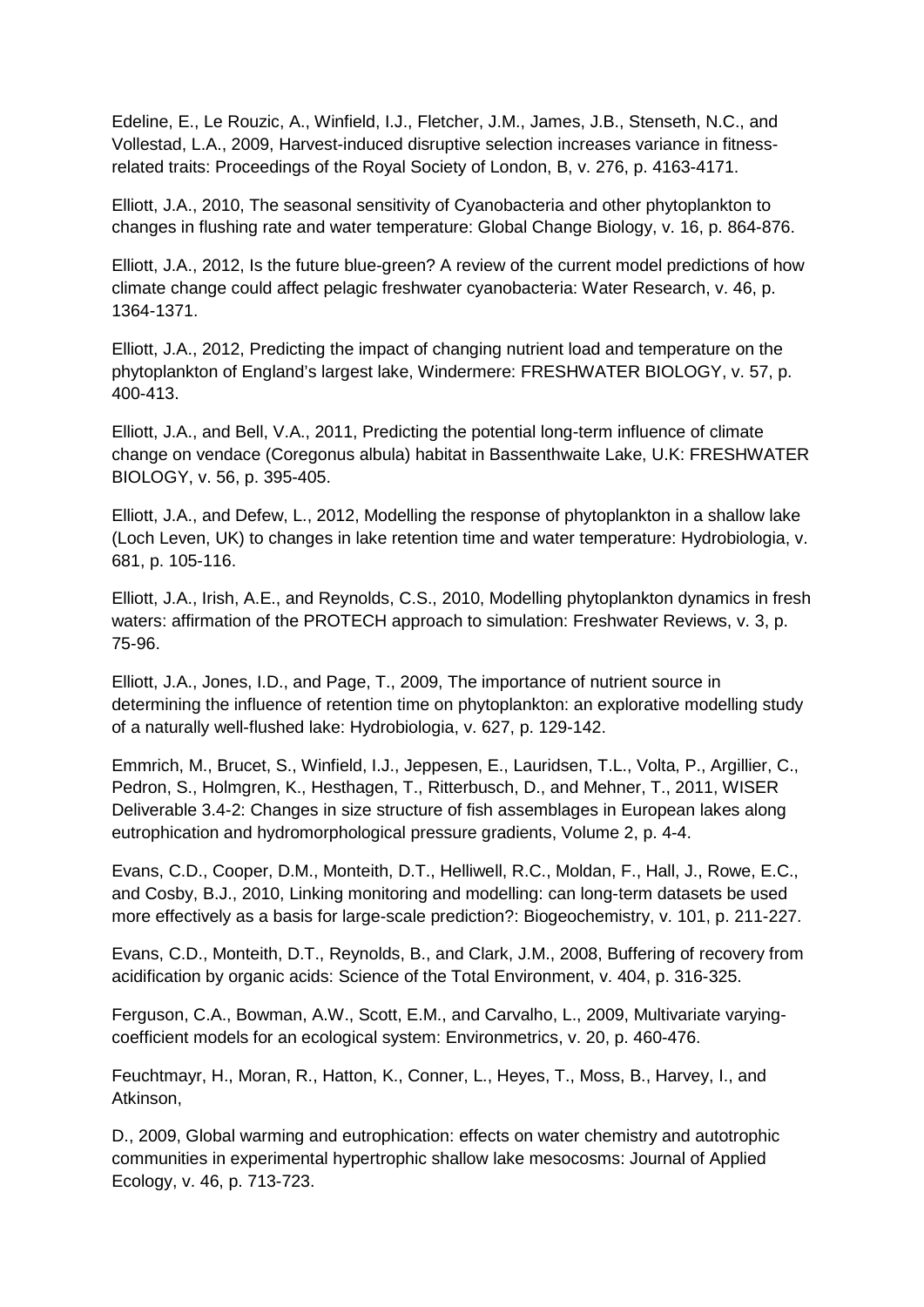Feuchtmayr, H., Moss, B., Harvey, I., Moran, R., Hatton, K., Connor, L., and Atkinson, D., 2010, Differential effects of warming and nutrient loading on the timing and size of the spring zooplankton peak: an experimental approach with hypertrophic freshwater mesocosms: Journal of Plankton Resarch, v. 32, p. 1715-1725.

Fisher, J., and Stratford, C., 2008, Does reconnection mean restoration for an oxbow lake, Hungary?: International Journal of River Basin Management, v. 6, p. 201-211.

Foley, B., Jones, I.D., Maberly, S.C., and Rippey, B., 2012, Long-term changes in oxygen depletion in a small temperate lake: effects of climate change and eutrophication: FRESHWATER BIOLOGY, v. 57, p. 278-289.

Futter, M.N., Helliwell, R.C., Hutchins, M., and Aherne, J., 2009, Modelling the effects of changing climate and nitrogen deposition on nitrate dynamics in a Scottish mountain catchment: Hydrology Research, v. 40, p. 153-166.

Gunn, I., 2008, Analysis of Loch Lomond preserved crustacean zooplankton samples, 2001- 2007.

Gunn, I.D.M., O'Hare, M., Carvalho, L., Roy, D.B., Rothery, P., and Darwell, A.M., 2010, Assessing the condition of lake habitats - a test of methods for surveying aquatic macrophyte communities: Hydrobiologia, v. 656, p. 87-97.

Gunn, I.D.M., O'Hare, M.T., Maitland, P.S., and May, L., 2012, Long-term trends in Loch Leven invertebrate communities: Hydrobiologia, v. 681, p. 59-72.

Hamerlynck, O., Duvail, S., Vandepitte, L., Kindinda, K., Nyingi, D.W., Paul, J.-L., Yanda, P.Z., Mwakalinga, A.B., Mgaya, Y.D., and Snoeks, J., 2011, To connect or not to connect?: floods, fisheries and livelihoods in the Lower Rufiji floodplain lakes, Tanzania: Hydrological Sciences Journal, v. 56, p. 1436-1451.

Houghton-Carr, H., Farquharson, F., Plinston, D.T., Sutcliffe, J.V., and Kimaro, T.A., 2008, Consultancy of the Development of a new Lake Victoria Water Release Policy: Final Report: Wallingford, UK.

Houghton-Carr, H., Farquharson, F., Plinston, D.T., Sutcliffe, J.V., and Kimaro, T.A., 2008, Consultancy on the Development of a new Lake Victoria Water Release Policy: Inception Report: Wallingford, UK.

Hunter, P.D., Tyler, A.N., Carvalho, L., Codd, G.A., and Maberly, S.C., 2010, Hyperspectral remote sensing of cyanobacterial pigments as indicators for cell populations and toxins in eutrophic lakes: Remote Sensing of Environment, v. 114, p. 2705-2718.

Jeppesen, E., Mehner, T., Winfield, I.J., Kangur, K., Sarvala, J., Gerdeaux, D., Rask, M., Malmquist, H.J., Holmgren, K., Volta, P., Romo, S., Eckmann, R., Sandstrom, A., Blanco, S., Kangur, A., Ragnarsson Stabo, H., Tarvainen, M., Ventela, A.-M., Sondergaard, M., Lauridsen, T.L., and Meerhoff, M., 2012, Impacts of climate warming on the long-term dynamics of key fish species in 24 European lakes: Hydrobiologia, v. 694, p. 1-39.

Jones, I., and Kelly, J., 2009, Using automatic monitoring to quantify the effects of weather and climate on the thermal structure of lakes in the UK.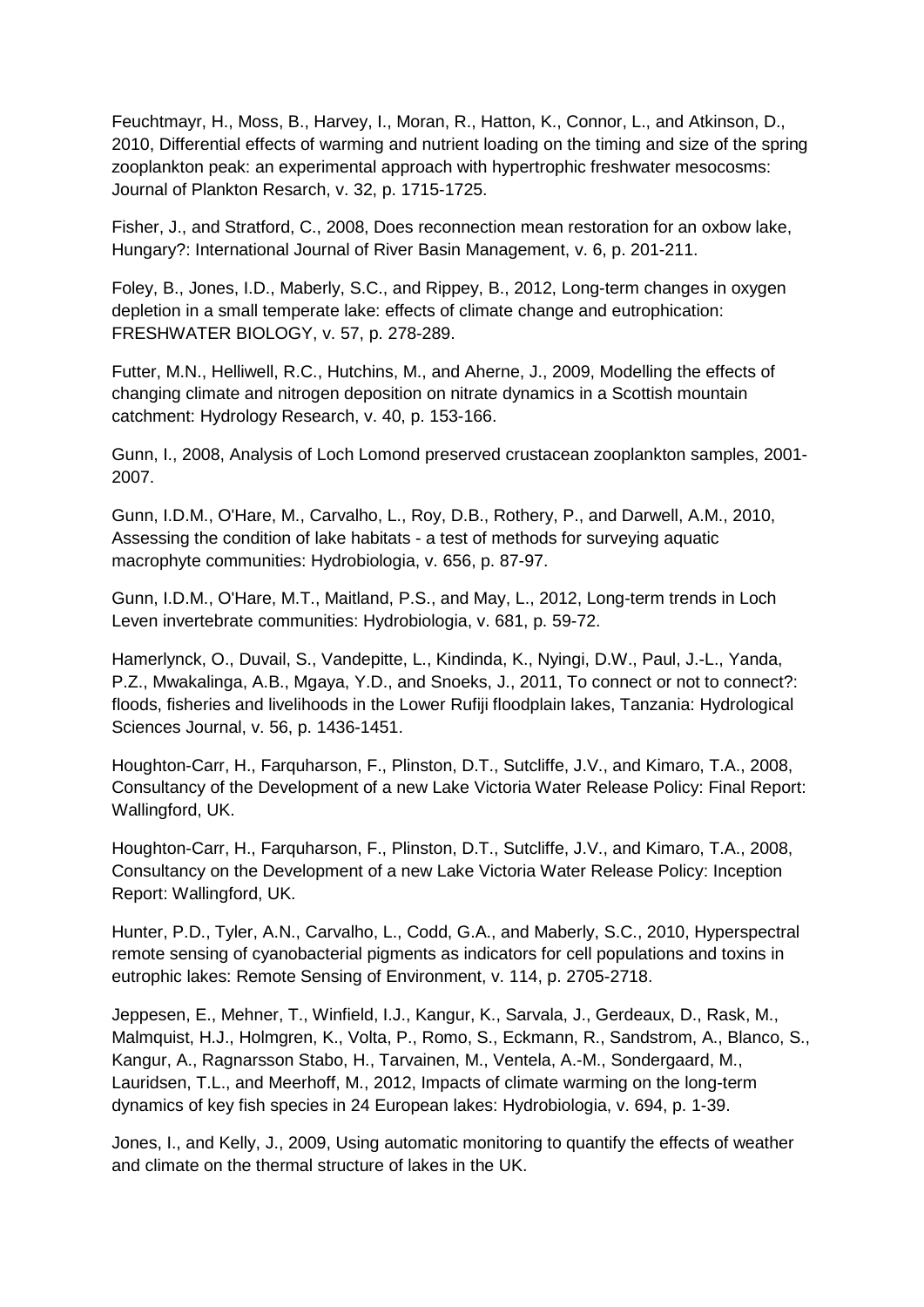Jones, I.D., Page, T., Elliott, J.A., Thackeray, S.J., and Heathwaite, A.L., 2011, Increases in lake phytoplankton biomass caused by future climate-driven changes to seasonal river flow: Global Change Biology, v. 17, p. 1809-1820.

King, L., Maberly, S.C., De Ville, M.M., Kitschke, M., Gibson, C.E., and Jones, R.I., 2009, Nitrogen stable isotope ratios of lake macrophytes in relation to growth form and nutrientlimitation: Fundamental and Applied Limnology, v. 175, p. 307-315.

Klavsen, S.K., and Maberly, S.C., 2010, Effect of light and CO2 on inorganic carbon uptake in the invasive aquatic CAM-plant Crassula helmsii: Functional Plant Biology, v. 37, p. 737- 747.

Klavsen, S.K., Madsen, T.V., and Maberly, S.C., 2011, Crassulacean acid metabolism in the context of other carbon-concentrating mechanisms in freshwater plants: a review: Photosynthesis Research, v. 109, p. 269-279.

Kolada, A., Hellsten, S., Søndergaard, M., Mjelde, M., Dudley, B., van Geest, G., Goldsmith, B., Davidson, T., Bennion, H., Nõges, P., Bertrin, V., and Institute of Environmental Protection, 2011, WISER Deliverable D3.2-3: Report on the most suitable lake macrophyte based assessment methods for impacts of eutrophication and water level fluctuations.

Kruk, C., Huszar, V.L.M., Peeters, E.H.M., Bonilla, S., Costa, L., Luring, M., Reynolds, C.S., and Scheffer, M., 2010, A morphological classification capturing functional variation in phytoplankton: FRESHWATER BIOLOGY, v. 55, p. 614-627.

Kubecka, J., Hohausova, E., Matena, J., Peterka, J., Amarasingh, U.S., Bonar, S.A., Hateley, J., Hickley, P., Suuronen, P., Tereschenko, V., Welcomme, R., and Winfield, I.J., 2009, The true picture of a lake or reservoir fish stock: a review of needs and progress: Fisheries Research, v. 96, p. 1-5.

Langangen, O., Edeline, E., Ohlberger, J., Winfield, I.J., Fletcher, J.M., James, J.B., Stenseth, N.C., and Vollestad, L.A., 2011, Six decades of pike and perch population dynamics in Windermere: Fisheries Research, v. 109, p. 131-139.

Layer, K., Hildrew, A., Monteith, D., and Woodward, G., 2010, Long-term variation in the littoral food web of an acidified mountain lake: Global Change Biology, v. 16, p. 3133-3143.

Letovsky, E., Heal, K.V., Carvalho, L., and Spears, B.M., 2012, Intracellular versus extracellular iron accumulation in freshwater periphytic mats across a mine water treatment lagoon: Water, Air and Soil Pollution, v. 223, p. 1519-1530.

Maberly, S.C., 2009, Options for the remediation of Windermere: Identification of current nutrient loads and future loads to meet ecological targets.

Maberly, S.C., and Carvalho, L., 2010, Reviewing phosphorus and nitrogen targets for the SSSI meres.

Maberly, S.C., De Ville, M.M., Feuchtmayr, H., Jones, I.D., Mackay, E.B., May, L., Thackeray, S.J., and Winfield, I.J., 2011, The limnology of Esthwaite Water: historical change and its causes, current state and prospects for the future.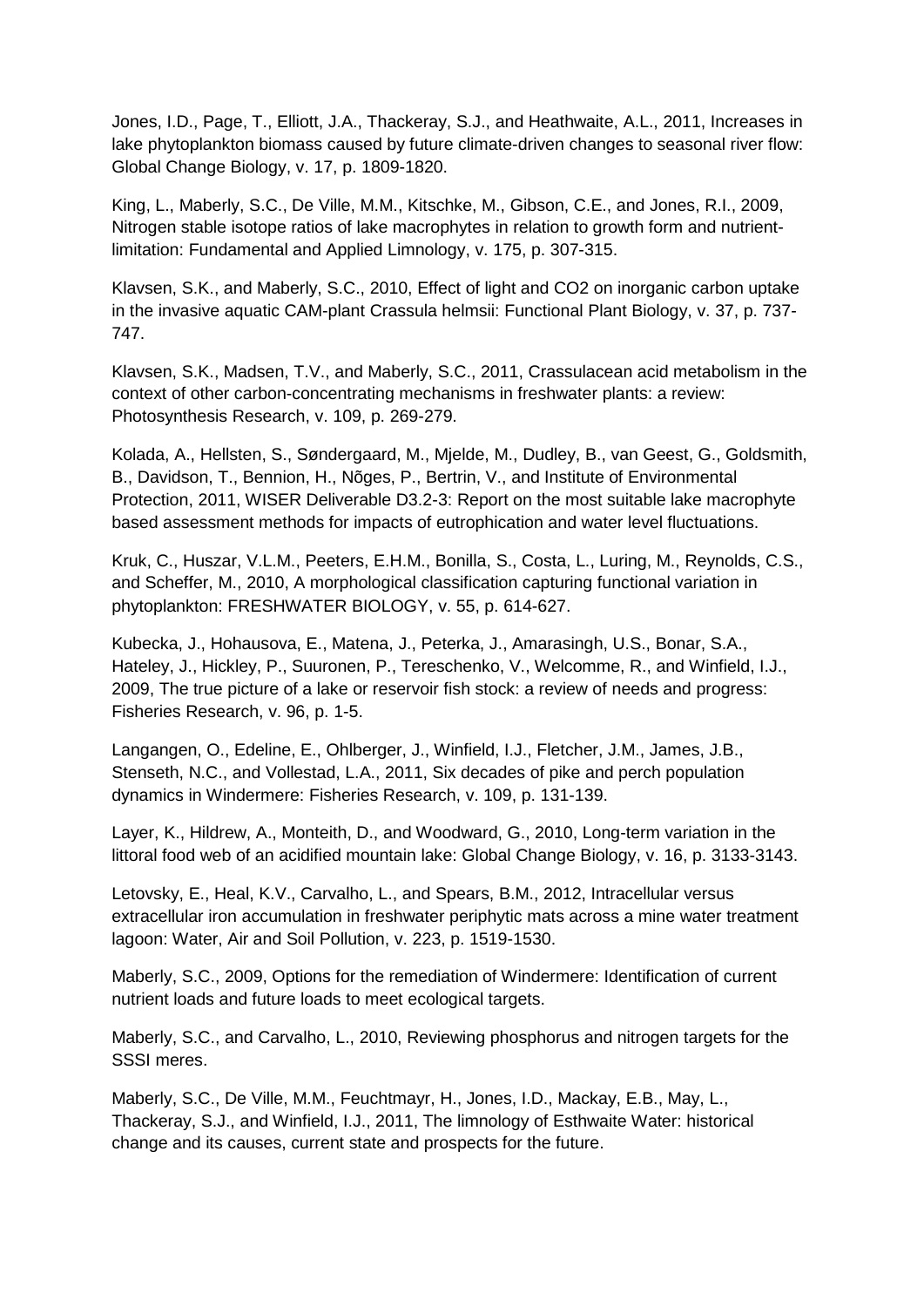Maberly, S.C., De Ville, M.M., Kelly, J., and Thackeray, S.J., 2011, The state of Esthwaite Water in 2010.

Maberly, S.C., De Ville, M.M., Thackeray, S.J., Feuchtmayr, H., Fletcher, J.M., James, J.B., Kelly, J.L., Vincent, C.D., Winfield, I.J., Newton, A., Atkinson, D., Croft, A., Drew, H., Saag, M., Taylor, S., and Titterington, H., 2011, A survey of the lakes of the English Lake District: The Lakes Tour 2010.

Maberly, S.C., De Ville, M.M., Woods, C., Vincent, C., and Rowland, P., 2010, A comparison of chemical analyses on lakes from the English Lake District.

Maberly, S.C., and Elliott, J.A., 2009, Options for the remediation of Windermere: PROTECH modelling of the effects of different management scenarios.

Maberly, S.C., and Elliott, J.A., 2012, Insights from long-term studies in the Windermere catchment: external stressors, internal interactions and the structure and function of lake ecosystems: FRESHWATER BIOLOGY, v. 57, p. 233-243.

Maberly, S.C., Thackeray, S.J., Jones, I.D., and Winfield, I.J., 2008, The response of Windermere to external stress factors: analysis of long-term trends.

Mackay, E.B., Jones, I.D., Folkard, A.M., and Thackeray, S.J., 2011, Transition zones in small lakes: the importance of dilution and biological uptake on lake-wide heterogeneity: Hydrobiologia, v. 678, p. 85-97.

Mackay, E.B., Jones, I.D., Thackeray, S.J., and Folkard, A.M., 2011, Spatial heterogeneity in a small, temperate lake during archetypal weak forcing conditions: Fundamental and Applied Limnology, v. 179, p. 27-40.

Maltby, E., and Acreman, M.C., 2011, Ecosystem services of wetlands: pathfinder for a new paradigm: Hydrological Sciences Journal, v. 56, p. 1341-1359.

Maltby, E., Ormerod, S., Acreman, M., Dunbar, M., Jenkins, A., Maberly, S., Newman, J., Blackwell, M., and Ward, R., 2011, Freshwaters : openwaters, wetlands and floodplains [chapter 9], UK National Ecosystem Assessment: understanding nature's value to society. Technical Report: Cambridge, UK, UNEP-WCMC, p. 295-360.

May, L., 2008, Loch Leven: understanding environmental change, NERC Council visit to CEH Edinburgh: CEH Edinburgh, NERC/Centre for Ecology & Hydrology.

May, L., and Carvalho, L., 2010, Maximum growing depth of macrophytes in Loch Leven, Scotland, United Kingdom, in relation to historical changes in estimated phosphorus loading: Hydrobiologia, v. 646, p. 123-131.

May, L., Carvalho, L., Gunn, I.D.M., and Kirika, A., 2007, The impact of trophic interactions on the recovery of Loch Leven after reduction in phosphorus loads, in Heckrath, G., Rubaek,G.H., and Kronvang, B., eds., Diffuse Phosphorus Loss. Risk assessment, mitigation options and ecological effects in river basins: DJF Plant Science: Aarhus, Denmark, National Environment Research Institute, University of Aarhus, p. 71-73.

May, L., Defew, L.H., Bennion, H., and Kirika, A., 2012, Historical changes (1905-2005) in external phosphorus loads to Loch Leven, Scotland, UK: Hydrobiologia, v. 681, p. 11-21.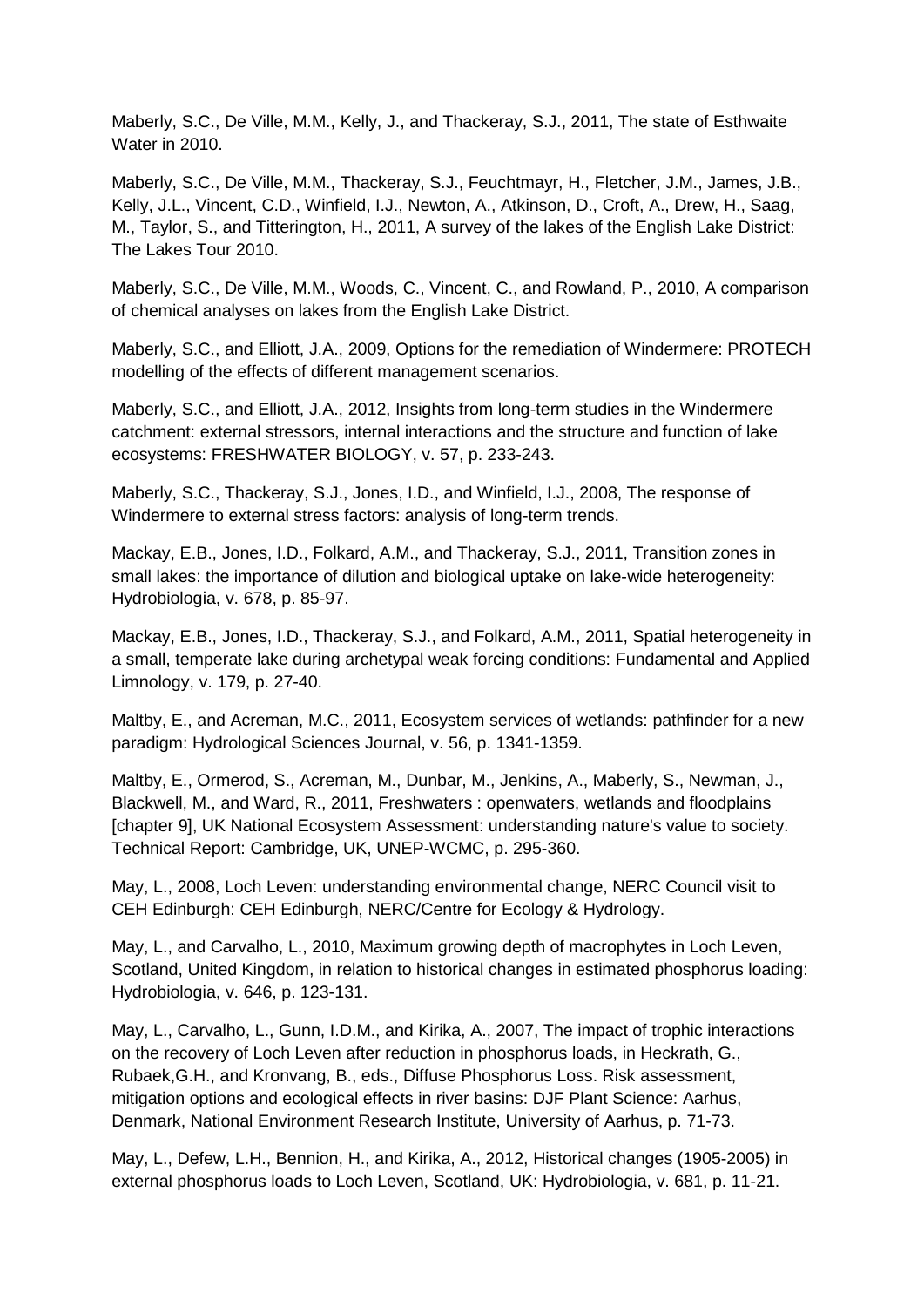May, L., Dudley, B., Spears, B.M., and Hatton-Ellis, T.W., 2008, Nutrient modelling and a nutrient budget for Llangorse Lake Final Report.

May, L., Spears, B., Carvalho, L., Dudley, B., Gunn, I., O'Hare, M., and Winfield, I., 2011, An assessment of recovery targets, endpoints and timelines associated with the proposed restoration of Loch Fitty (Fife).

May, L., and Spears, B.M., 2012, A history of scientific research at Loch Leven, Kinross, Scotland: Hydrobiologia, v. 681, p. 3-9.

May, L., and Spears, B.M., 2012, Managing ecosystem services at Loch Leven, Scotland, UK: actions, impacts and unintended consequences: Hydrobiologia, v. 681, p. 117-130.

May, L., Spears, B.M., Dudley, B.J., and Hatton-Ellis, T.W., 2010, The importance of nitrogen limitation in the restoration of Llangorse Lake, Wales, UK: Journal of Environmental Monitoring, v. 12, p. 338-346.

McGowan, S., Barker, P., Haworth, E.Y., Leavitt, P.R., Maberly, S.C., and Pates, J., 2012, Humans and climate as drivers of algal community change in Windermere since 1850: FRESHWATER BIOLOGY, v. 57, p. 260-277.

Meis, S., Spears, B.M., Maberly, S.C., O'Malley, M.B., and Perkins, R.G., 2011, Sediment amendment with Phoslock in Clatto Reservoir (Dundee, UK): investigating changes in sediment elemental composition and phosphorus fractionation: Journal of Environmental Management, v. 93, p. 185-193.

Meis, S., Thackeray, S.J., and Jones, I.D., 2009, Effects of recent climate change on phytoplankton phenology in a temperate lake: FRESHWATER BIOLOGY, v. 54, p. 1888- 1898.

Mischke, U., Thackeray, S., Dunbar, M., McDonald, C., Carvalho, L., de Hoyos, C., Jarvinen, M., Laplace-Treyture, C., Morabito, G., Skjelbred, B., Lyche Solheim, A., Brierley, B., and Dudley, B., 2012, WISER deliverable D3.1-4: guidance document on sampling, analysis and counting standards for phytoplankton in lakes.

Moe, S.J., Dudley, B., and Ptacnik, R., 2008, REBECCA databases: experiences from compilation and analyses of monitoring data from 5,000 lakes in 20 European countries: Aquatic Ecology, v. 42, p. 183-201.

Mooij, W.M., Trolle, D., Jeppesen, E., Arhonditsis, G., Belolipetsk, P.V., Chitamwebwa, D.B.R., Degermendzhy, A.G., DeAngelis, D.L., De Senerpont Domis, L.N., Downing, A.S., Elliott, J.A., Fragoso Jr., C.R., Gaedk, U., Genova, S.N., Gulati, R.D., Hakanson, L., Hamilton, D.P., Hipsey, M.R., Hoen, J.t., Hulsmann, S., Los, F.H., Makler-Pick, V., Petzoldt, T., Prokopkin, I.G., Rinke, K., Schep, S.A., Tominaga, K., Van Dam, A.A., Van Nes, E.H., Wells, A., and Janse, J.H., 2010, Challenges and opportunities for integrating lake ecosystem modelling approaches: Aquatic Ecology, v. 44, p. 633-667.

Moran, R., Harvey, I., Moss, B., Feuchtmayr, H., Hatton, K., Heyes, T., and Atkinson, D., 2010, Influence of simulated climate change and eutrophication on three-spined stickleback populations: a large scale mesocosm experiment: FRESHWATER BIOLOGY, v. 55, p. 315- 325.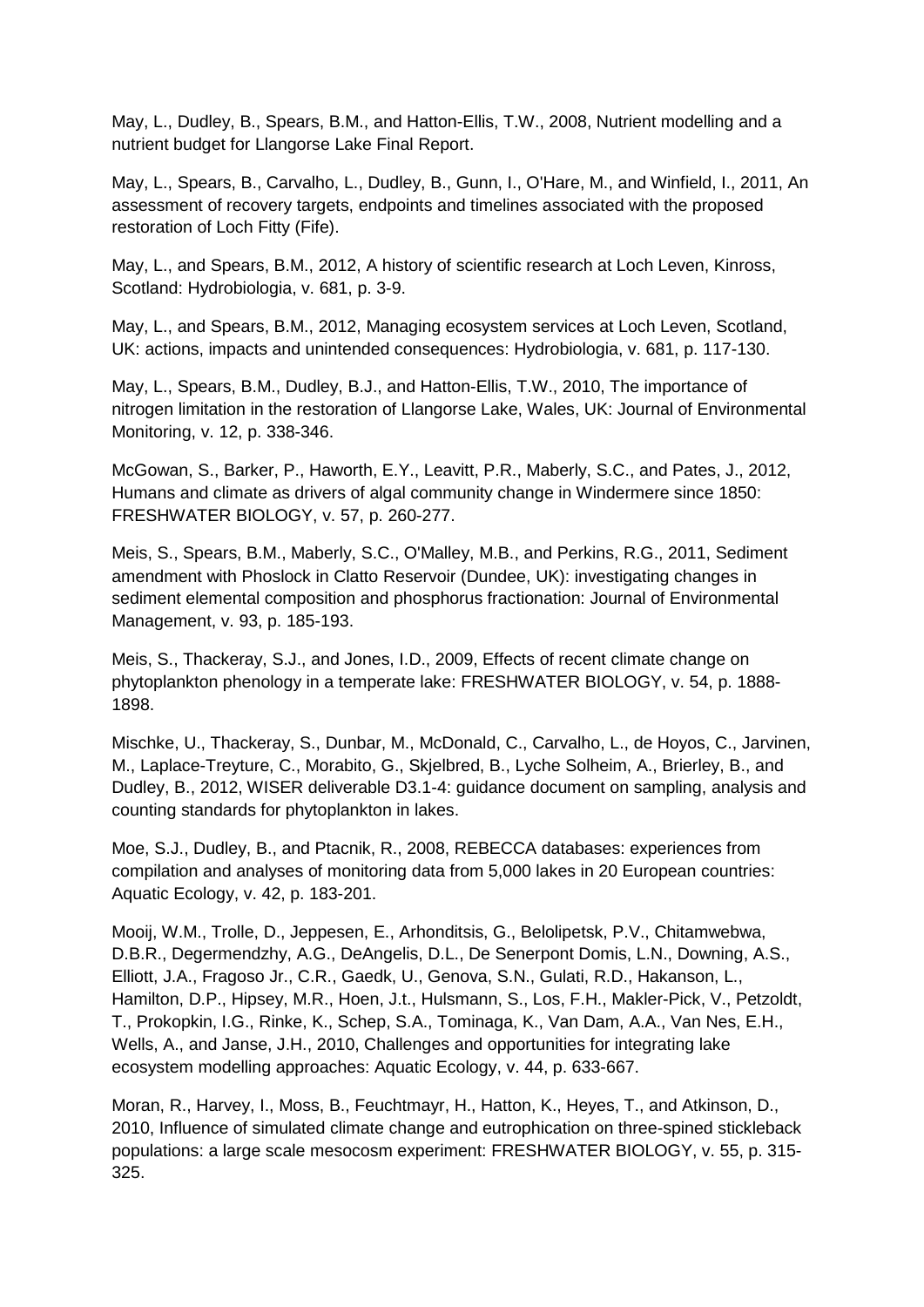Moss, B., Feuchtmayr, H., Moran, R., Atkinson, D., Harvey, I., Hatton, K., Connor, L., and Heyes, T., 2008, Climate change, eutrophication and shallow lakes: a prognosis, in Kernan, M., Battarbee, R.W., and Binney, H.A., eds., Climate change and aquatic ecosystems in the UK: science policy and management, ENSIS Publishing, p. 18-20.

Murphy, J.F., Nagorskaya, L.L., and Smith, J.T., 2011, Abundance and diversity of aquatic macroinvertebrate communities in lakes exposed to Chernobyl-derived ionising radiation: Journal of Environmental Radioactivity, v. 102, p. 688-694.

Neal, C., Lofts, S., Evans, C.D., Reynolds, B., Tipping, E., and Neal, M., 2008, Increasing iron concentrations in UK upland waters: Aquatic Geochemistry, v. 14, p. 263-288.

Nedveckaite, T., Filistovic, V., Marciulioniene, D., Prokoptchuk, N., Plukiene, R., Gudelis, A., Remeikis, V., Yankovich, T., and Beresford, N.A., 2011, Background and anthropogenic radionuclide derived dose rates to freshwater ecosystem - Nuclear power plant cooling pond - Reference organisms: Journal of Environmental Radioactivity, v. 102, p. 788-795.

Noges, P., Adrian, R., Anneville, O., Arvola, L., Blenckner, T., George, G., Jankowski, T., Jarvinen, M., Maberly, S., Padisak, J., Straile, D., Teubner, K., and Weyhenmeyer, G., 2010, The impacts of variations in the climate on seasonal dynamics of phytoplankton, in George, G., ed., The impact of climate change on European lakes: Aquatic Ecology Series, Springer, p. 253-274.

Norton, L., Elliott, J.A., Maberly, S.C., and May, L., 2012, Using models to bridge the gap between land use and algal blooms: an example from the Loweswater catchment, UK: Environmental Modelling & Software, v. 36, p. 64-75.

O'Hare, M.T., Gunn, I.D.M., Chapman, D.S., Dudley, B.J., and Purse, B.V., 2012, Impacts of space, local environment and habitat connectivity on macrophyte communities in conservation lakes: Diversity and Distributions, v. 18, p. 603-614.

O'Hare, M.T., Tree, A., Neale, M.W., Irvine, K., Gunn, I.D., Jones, J.I., and Clarke, R.T., 2007, Lake benthic macroinvertebrates I: improving sampling methodology: Bristol.

Ohlberger, J., Langangen, O., Edeline, E., Claessen, D., Winfield, I.J., Stenseth, N.C., and Vollestad, L.A., 2011, Stage-specific biomass overcompensation by juveniles in response to increased adult mortality in a wild fish population: Ecology, v. 92, p. 2175-2182.

Orr, H.G., des Clers, S., Simpson, G.L., Hughes, M., Battarbee, R.W., Cooper, L., Dunbar, M.J., Evans, R., Hannaford, J., Hannah, D.M., Laize, C., Richards, K.S., Watts, G., and Wilby, R.L., 2010, Changing water temperatures: a surface water archive for England and Wales, in Kirby, C., ed., Role of Hydrology in Managing Consequences of a Changing Global Environment, British Hydrological Society.

Palmer-Felgate, E.J., Mortimer, R.J.G., Krom, M.D., Jarvie, H.P., Williams, R.J., Spraggs, R.E., and Stratford, C.J., 2011, Internal loading of phosphorus in a sedimentation pond of a treatment wetland: Effect of a phytoplankton crash: Science of the Total Environment, v. 409, p. 2222-2232.

Penning, W.E., Dudley, B., Mjelde, M., Hellsten, S., Hanganu, J., Kolada, A., van den Berg, M., Poikane, S., Phillips, G., Willby, N., and Ecke, F., 2008, Using aquatic macrophyte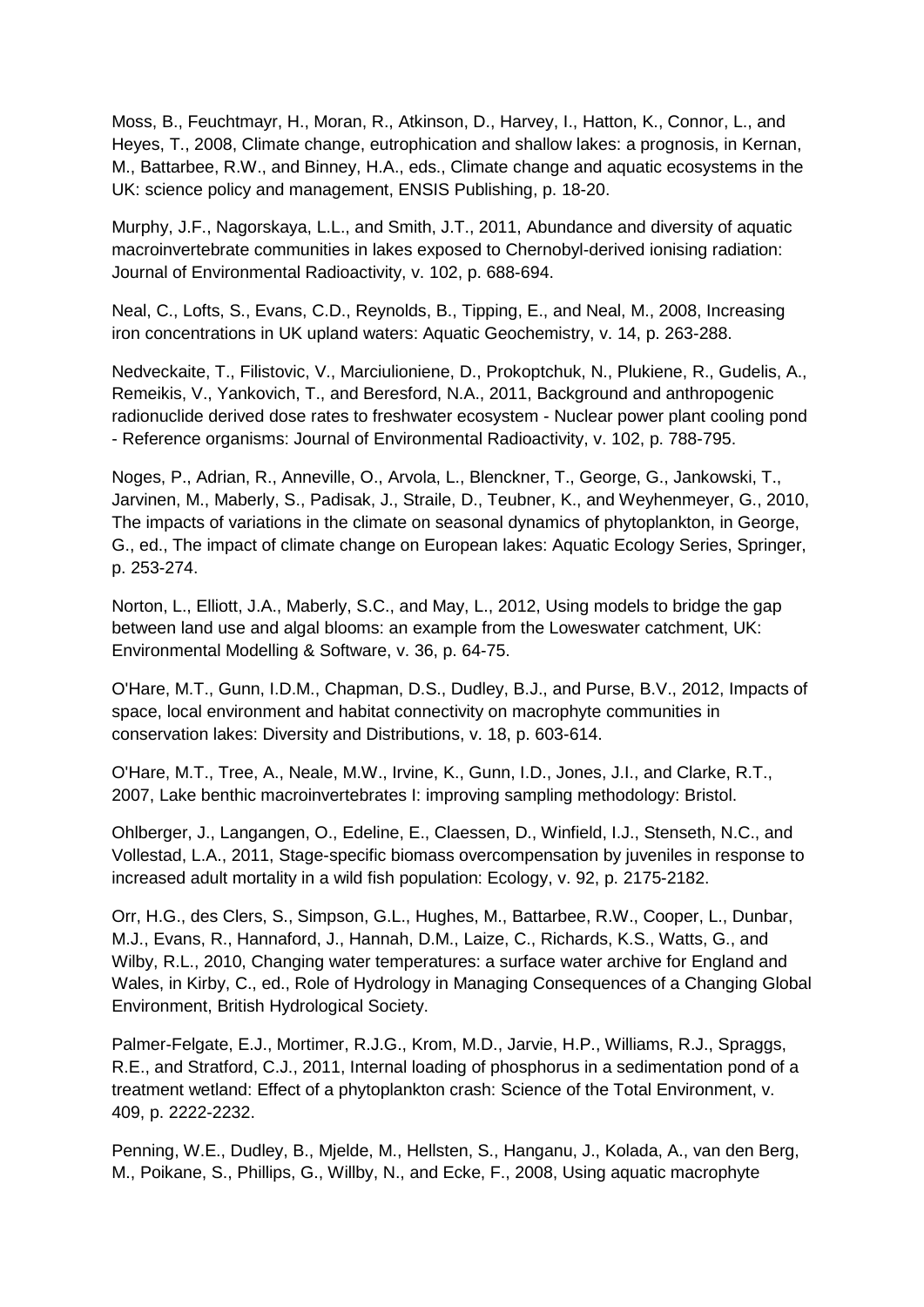community indices to define the ecological status of European lakes: Aquatic Ecology, v. 42, p. 253-264.

Penning, W.E., Mjelde, M., Dudley, B., Hellsten, S., Hanganu, J., Kolada, A., van den Berg, M., Poikane, S., Phillips, G., Willby, N., and Ecke, F., 2008, Classifying aquatic macrophytes as indicators of eutrophication in European lakes: Aquatic Ecology, v. 42, p. 237-251.

Phillips, G., Pietilainen, O.-P., Carvalho, L., Solimini, A., Lyche Solheim, A., and Cardoso, A.C., 2008, Chlorophyll-nutrient relationships of different lake types using a large European dataset: Aquatic Ecology, v. 42, p. 213-226.

Pla, S., Monteith, D., Flower, R., and Rose, N., 2009, The recent palaeolimnology of a remote Scottish loch with special reference to the relative impacts of regional warming and atmospheric contamination: FRESHWATER BIOLOGY, v. 54, p. 505-523.

Poulickova, A., Hasler, P., Lysakova, M., and Spears, B., 2008, The ecology of freshwater epipelic algae: an update: Phycologia, v. 47, p. 437-450.

Ptacnik, R., Lepisto, L., Willen, E., Brettum, P., Andersen, T., Rekolainen, S., Lyche Solheim, A., and Carvalho, L., 2008, Quantitative responses of lake phytoplankton to eutrophication in Northern Europe: Aquatic Ecology, v. 42, p. 227-236.

Raven, J.A., Giordano, M., Beardall, J., and Maberly, S.C., 2011, Algal and aquatic plant carbon concentrating mechanisms in relation to environmental change: Photosynthesis Research, v. 109, p. 281-296.

Raven, J.A., and Maberly, S.C., 2009, Phytoplankton nutrition and related mixotrophy, in Likens, G.E., ed., Encyclopedia of Inland Waters. Volume 3: Oxford, Elsevier, p. 192-196.

Rawcliffe, R., Sayer, C.D., Woodward, G., Grey, J., Davidson, T.A., and Jones, J.I., 2010, Back to the future: using palaeolimnology to infer long-term changes in shallow lake food webs: FRESHWATER BIOLOGY, v. 55, p. 600-613.

Read, J.S., Hamilton, D.P., Jones, I.D., Muraoka, K., Winslow, L.A., Kroiss, R., Wu, C.H., and Gaiser, E., 2011, Derivation of lake mixing and stratification indices from high-resolution lake buoy data: Environmental Modelling & Software, v. 26, p. 1325-1336.

Reynolds, C.S., and Elliott, J.A., 2012, Complexity and emergent properties in aquatic ecosystems: predictability of ecosystem responses: FRESHWATER BIOLOGY, v. 57, p. 74- 90.

Reynolds, C.S., Maberly, S.C., Parker, J.E., and De Ville, M.M., 2012, Forty years of monitoring water quality in Grasmere (English Lake District): separating the effects of enrichment by treated sewage and hydraulic flushing on phytoplankton ecology: FRESHWATER BIOLOGY, v. 57, p. 384-399.

Rhodes, G., Porter, J., and Pickup, R.W., 2012, The bacteriology of Windermere and its catchment: insights from 70 years of study: FRESHWATER BIOLOGY, v. 57, p. 305-320.

Rooney, G.G., and Jones, I.D., 2010, Coupling the 1-D lake model FLake to the community land-surface model JULES: Boreal Environmental Research, v. 15, p. 501-512.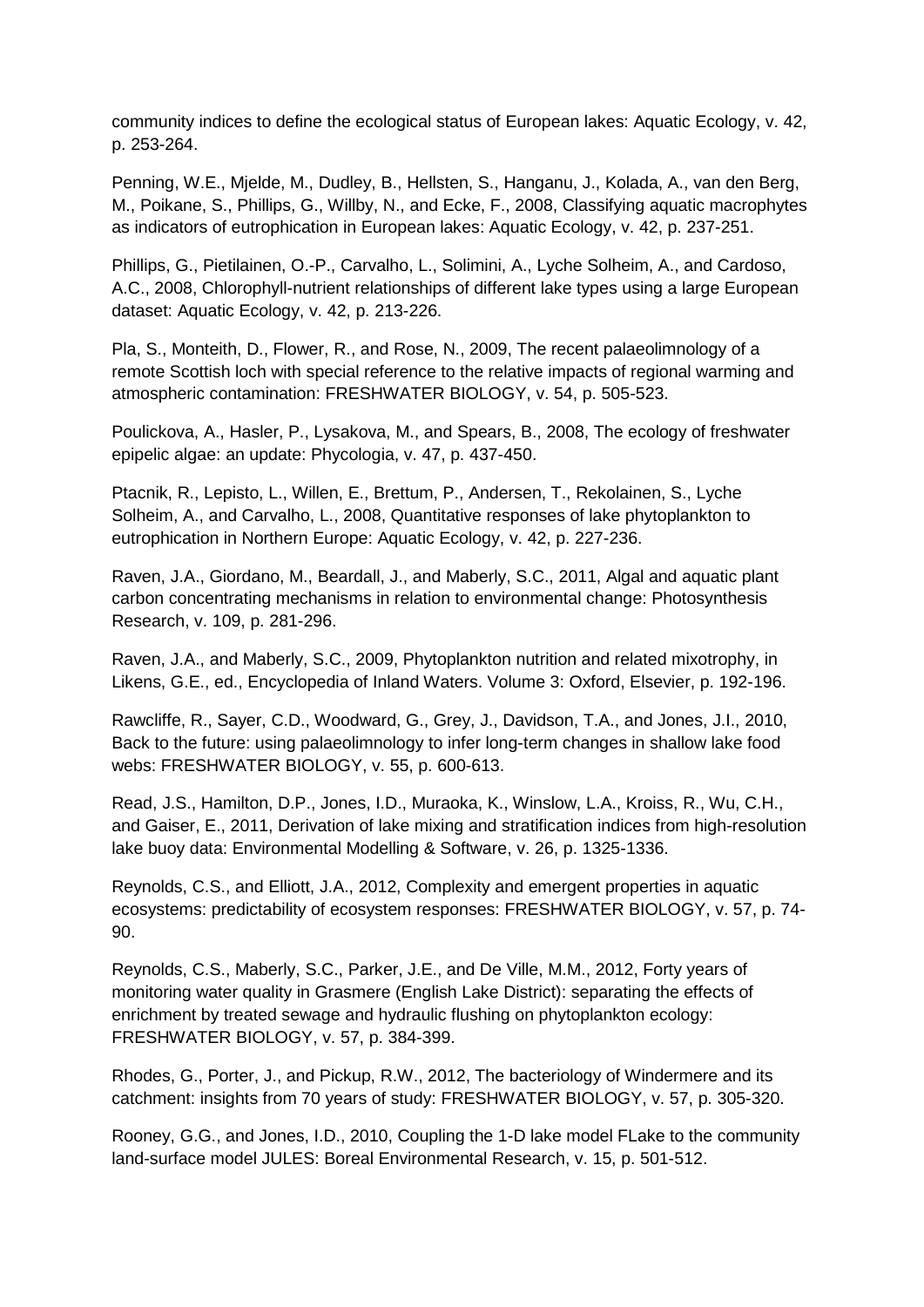RoTAP, 2012, Review of transboundary air pollution (RoTAP): acidification, eutrophication, ground level ozone and heavy metals in the UK: summary for policy makers: Edinburgh.

Salgado, J., Sayer, C., Carvalho, L., Davidson, T., and Gunn, I., 2010, Assessing aquatic macrophyte community change through the integration of palaeolimnological and historical data at Loch Leven, Scotland: Journal of Paleolimnology, v. 43, p. 191-204.

Sayer, C.D., Davidson, T.A., and Jones, J.I., 2010, Seasonal dynamics of macrophytes and phytoplankton in shallow lakes: a eutrophication-driven pathway from plants to plankton?: FRESHWATER BIOLOGY, v. 55, p. 500-513.

Sayer, C.D., Davidson, T.A., Jones, J.I., and Langdon, P.G., 2010, Combining contemporary ecology and palaeolimnology to understand shallow lake ecosystem change: FRESHWATER BIOLOGY, v. 55, p. 487-499.

Scholefield, P., 2009, Esthwaite Bathymetric Map, NERC/Centre for Ecology & Hydrology.

Smedley, P., Cooper, D., Lapworth, D.J., Ander, L., British Geological Survey, Ecology, C.f., and Hydrology, 2008, Molybdenum in British drinking water : a review of sources and occurrence and a reconnaissance survey of concentrations: Nottingham, UK.

Solheim, A.L., Rekolainen, S., Moe, S.J., Carvalho, L., Phillips, G., Ptacnik, R., Penning, W.E., Toth, L.G., O'Toole, C., Schartau, A.-K.L., and Hesthagen, T., 2008, Ecological threshold responses in European Lakes and their applicability for the Water Framework Directive (WFD)implementation: synthesis of lakes results from the REBECCA project: Aquatic Ecology, v. 42, p. 317-334.

Spears, B., Gunn, I., Meis, S., and May, L., 2011, WISER Deliverable D6.4-2: Analysis of cause-effect-recovery chains for lakes recovering from eutrophication. CEH report commissioned by the European Commission within the Seventh Framework Programme.

Spears, B.M., Carvalho, L., Perkins, R., Kirika, A., and Paterson, D.M., 2012, Long-term variation and regulation of internal phosphorus loading in Loch Leven: Hydrobiologia, v. 681, p. 23-33.

Spears, B.M., Carvalho, L., Perkins, R., O'Malley, M.B., and Paterson, D.M., 2010, The contribution of epipelon to total sediment microalgae in a shallow temperate eutrophic loch (Loch Leven, Scotland): Hydrobiologia, v. 646, p. 281-293.

Spears, B.M., Gunn, I.D.M., Carvalho, L., Winfield, I.J., Dudley, B., Murphy, K., and May, L., 2009, An evaluation of methods for sampling macrophyte maximum colonisation depth in Loch Leven, Scotland: Aquatic Botany, v. 91, p. 75-81.

Spears, B.M., and Jones, I.D., 2010, The long-term (1979-2005) effects of the North Atlantic Oscillation on wind-induced wave mixing in Loch Leven (Scotland): Hydrobiologia, v. 646, p. 49-59.

Stratford, C.J., Acreman, M.C., and Rees, H.G., 2011, A simple method for assessing the vulnerability of wetland ecosystem services: Hydrological Sciences Journal, v. 56, p. 1485- 1500.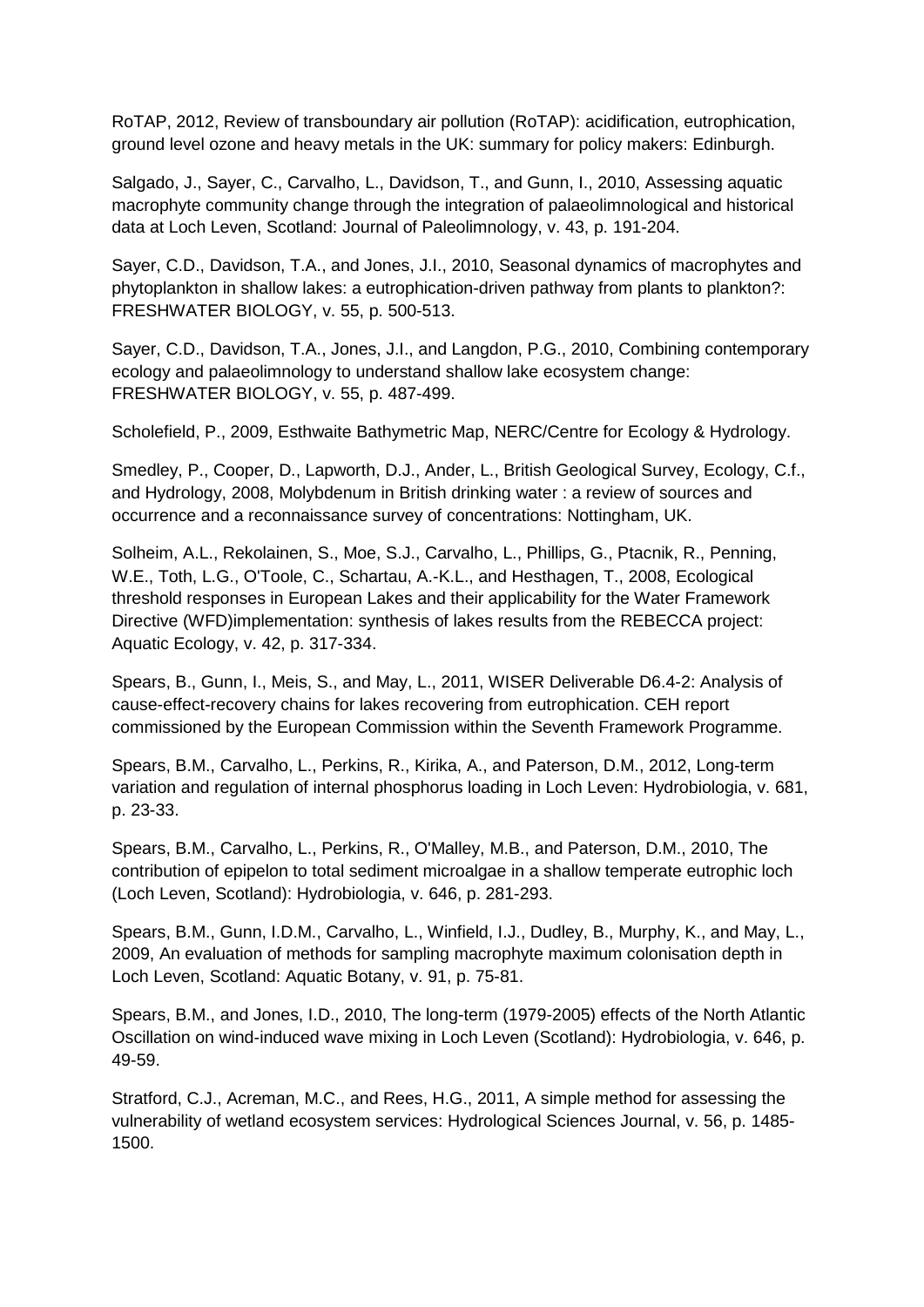Strong, C., and Maberly, S.C., 2011, The influence of atmospheric wave dynamics on interannual variation in the surface temperature of lakes in the English Lake District: Global Change Biology, v. 17, p. 2013-2022.

Thackeray, S., Noges, P., Dunbar, M., Dudley, B., Skjelbred, B., Morabito, G., Carvalho, L., Phillips, G., and Mischke, U., 2011, WISER Deliverable D3.1-3: Report on uncertainty in phytoplankton metrics.

Thackeray, S.J., Henrys, P.A., Jones, I.D., and Feuchtmayr, H., 2012, Eight decades of phenological change for a freshwater cladoceran: what are the consequences of our definition of seasonal timing?: FRESHWATER BIOLOGY, v. 57, p. 345-359.

Thackeray, S.J., Maberly, S.C., and De Ville, M.M., 2010, Investigation into water level requirements of interest features at Over Water SSSI: Phase 3.

Tipping, E., and Carter, H., 2011, Aluminium speciation in streams and lakes of the UK Acid Waters Monitoring Network, modelled with WHAM: Science of the Total Environment, v. 409, p. 1550-1558.

Tipping, E., and Chaplow, J.S., 2012, Atmospheric pollution histories of three Cumbrian surface waters: FRESHWATER BIOLOGY, v. 57, p. 244-259.

Tyler, A.N., Hunter, P.D., Carvalho, L., Codd, G.A., Elliott, A., Ferguson, C.A., Hanley, N.D., Hopkins, D.W., Maberly, S.C., Mearns, K.J., and Scott, E.M., 2009, Strategies for monitoring and managing mass populations of toxic cyanobacteria in recreational waters: a multiinterdisciplinary approach: Environmental Health, v. 8.

Vane, C.H., Kim, A.W., McGowan, S., Leng, M.J., Heaton, T.H.E., Kendrick, C.P., Coombs, P., Yang, H., and Swann, G.E.A., 2010, Sedimentary records of sewage pollution using faecal markers in contrasting peri-urban shallow lakes: Science of the Total Environment, v. 409, p. 345-356.

Verdonschot, P., Angeler, D., Boria, A., Brucet, S., Feld, C.K., Gunn, I., Johnson, R., Kail, J., Kernan, M., Marzin, A., May, L., Meis, S., and Spears, B., 2011, WISER Deliverable D6.4-2: Report on the differences between cause-effect-recovery chains of different drivers within the water categories.

Watson, N.M., Heathwaite, L., Maberly, S., Norton, L.R., Waterton, C., Tsouvalis, J., and Haygarth, P.M., 2009, Integrated catchment management and the WFD: Dealing with the complexity and uncertainty of diffuse pollution: Tearmann: Irish Journal of Agri-Environmental Research, v. 7, p. 195-210.

Watts, K., Handley, P., Scholefield, P., and Norton, L., 2008, Habitat Connectivity – Developing an indicator for UK and country level reporting. Phase 1 Pilot Study contract report to Defra. Forest Research & Centre for Ecology & Hydrology.

Whitehead, P.G., Battarbee, R.W., Crossman, J., Elliott, J.A., Wilby, R., Monteith, D.T., and Kernan, M., 2012, River and lake water quality: future trends.

Winfield, I.J., Adams, C.E., Armstrong, J.D., Gardiner, R., Kirika, A., Montgomery, J., Spears, B., Stewart, D.C., Thorpe, J.E., and Wilson, W., 2012, Changes in the fish